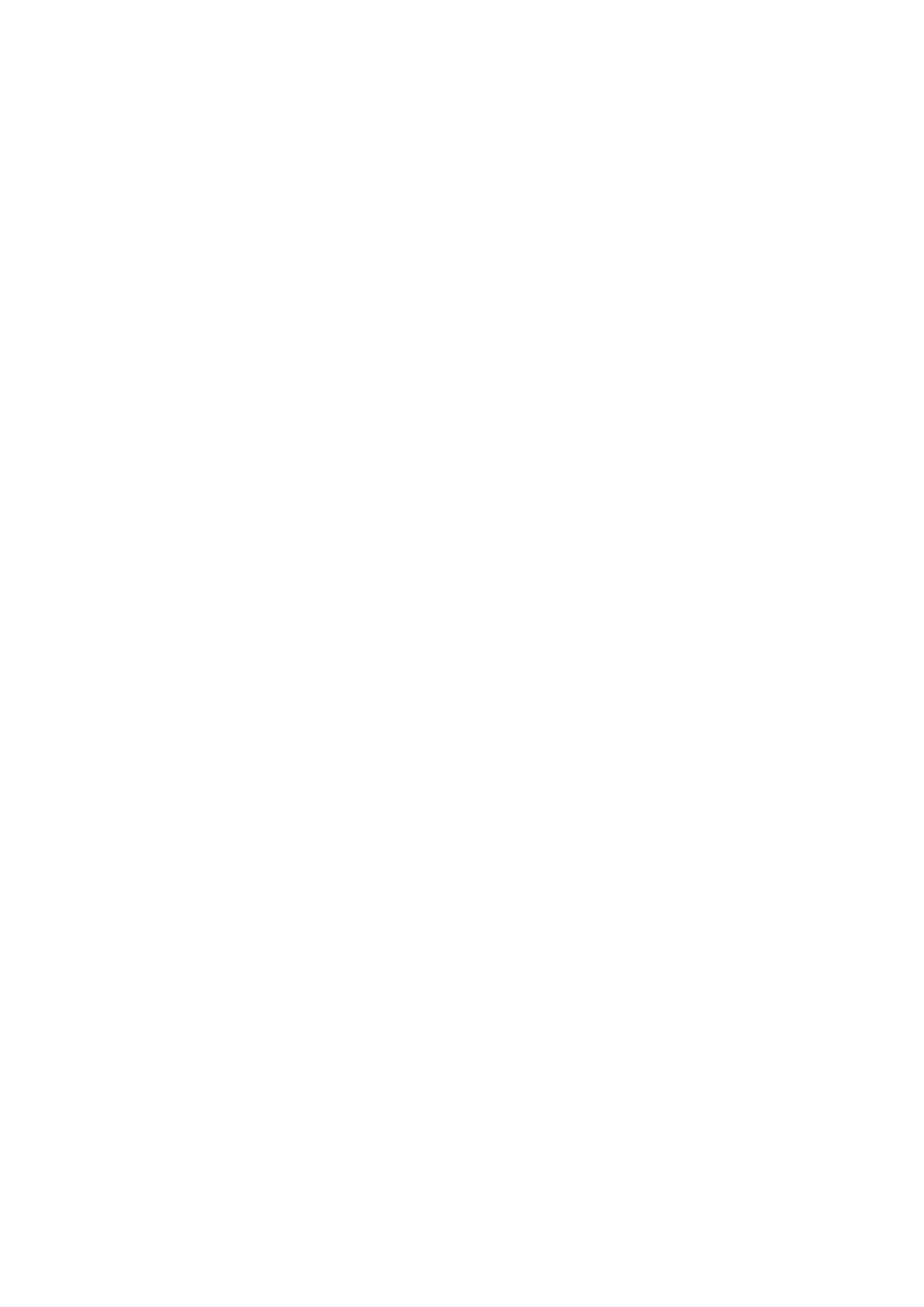### **1 Apologies**

Resolution number IMSB/2019/10

MOVED by IMSB Member J Brown, seconded by IMSB Member T Kake:

That the Independent Maori Statutory Board:

a) accept the apology from Liane Ngamane, Muka Hohneck, Dennis Kirkwood for absence.

#### **CARRIED**

#### **2 Declaration of Interest**

James Brown – Chair of Ngai Tai Whenua Ltd Tony Kake – CEO Papakura Marae re: Community Investment Initiatives

#### **3 Confirmation of Minutes**

Resolution number IMSB/2019/11

MOVED by IMSB Member T Henare, seconded by IMSB Member J Brown:

That the Independent Maori Statutory Board:

a) confirm the ordinary minutes of its meeting, held on Monday, 11 February 2019, including the confidential section, as a true and correct record.

#### **CARRIED**

#### **4 Extraordinary Business**

Request to attend business conference Deferr 6<sup>th</sup> May 2019 Meeting to 10<sup>th</sup> June 2019

#### **5 Financial Management Report January 2019**

Resolution number IMSB/2019/12

MOVED by IMSB Member R Blair, seconded by IMSB Member T Henare:

That the Independent Maori Statutory Board:

a) receives the Financial Management Report to 31st January 2019 subject to clarifying the training provision

#### **CARRIED**

## **6 Financial Management Report February 2019**

Resolution number IMSB/2019/13

MOVED by IMSB Member R Blair, seconded by IMSB Member T Henare:

That the Independent Maori Statutory Board:

a) receives the Financial Management Report to 28th February 2019 subject to clarifying the training provision

#### **CARRIED**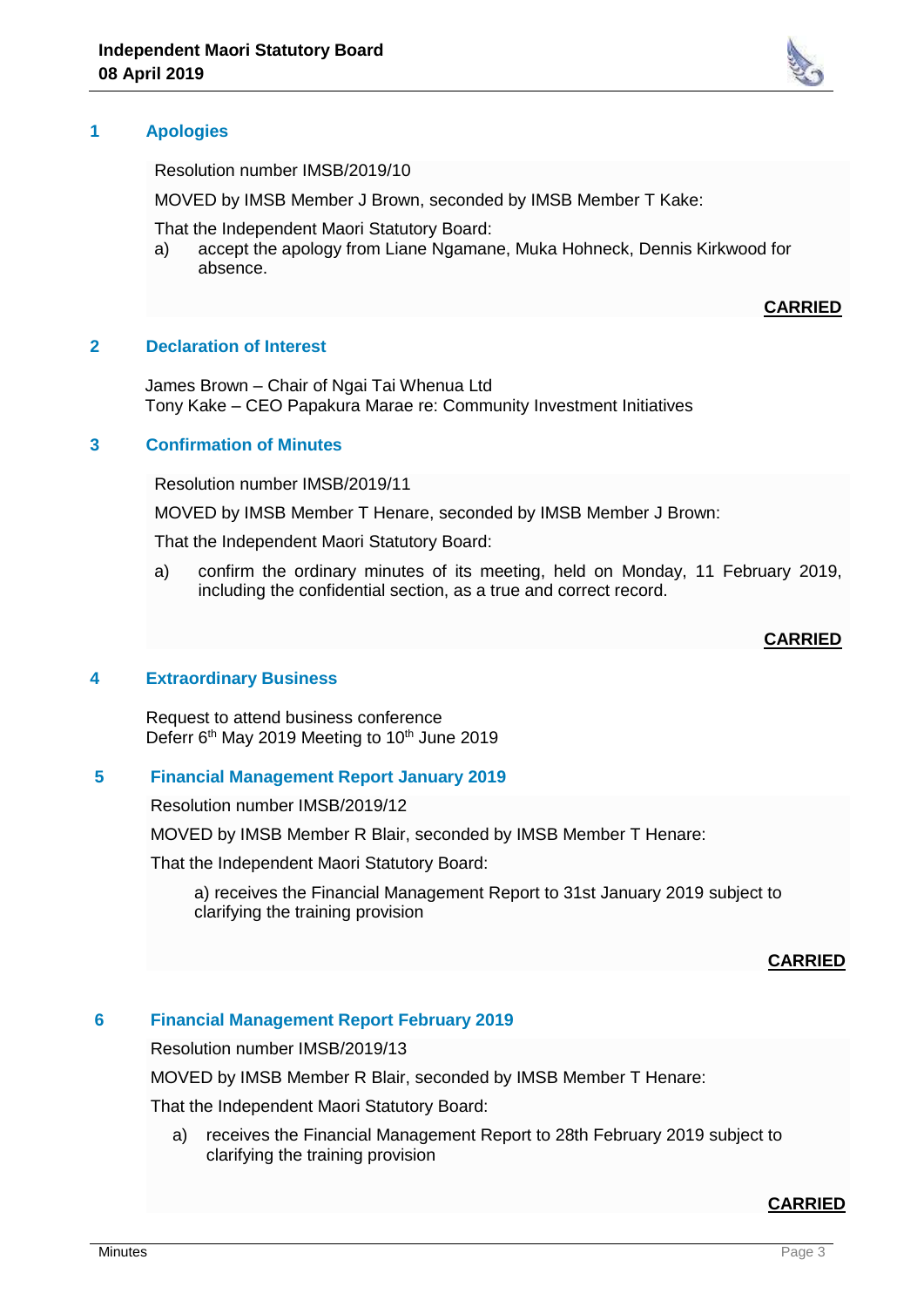

## **7 Update Board Strategic Priorities Report - April 2019**

Resolution number IMSB/2019/14

MOVED by IMSB Member T Henare, seconded by IMSB Member R Blair:

That the Independent Maori Statutory Board:

a) receives the Board Strategic Work Priorities Report April 2019

## **CARRIED**

## **8 Auckland Unitary Plan Monitoring and Reporting**

Resolution number IMSB/2019/15

MOVED by IMSB Member T Henare, seconded by IMSB Member R Blair:

That the Independent Maori Statutory Board:

a) receives an update on the Auckland Unitary Plan Monitoring and Reporting Project.

#### **CARRIED**

## **9 Te Toa Takitini and Marae Infrastructure Programme**

Resolution number IMSB/2019/16

MOVED by IMSB Member T Henare, seconded by Deputy Chairperson G Wilcox:

That the Independent Maori Statutory Board:

- a) receives the report on Te Toa Takitini and Marae Infrastructure Programme
- b) agree that the Board request that the final three-year work programme for Te Toa Takitini be reported to the Finance and Performance Committee in May 2019
- c) note that this report include advice on what steps will be taken to address the risk of significant variances between budget and actual expenditure exhibited by the programme in the 2018/19 year to date (at end of December 2018).

## **CARRIED**

## **10 Kāinga Strategic Action Plan**

Resolution number IMSB/2019/17

MOVED by IMSB Member R Blair, seconded by IMSB Member T Kake:

That the Independent Maori Statutory Board:

- a) receives the report on the Kāinga Strategic Action Plan
- b) notes progress on endorsement of the Kāinga Strategic Action Plan by other entities
- c) notes initial planning for the Auckland Māori Housing Summit 2019
- d) recommends to the Planning Committee that the Kāinga Strategic Action Plan is endorsed and implemented following robust and timely investigation.

## **CARRIED**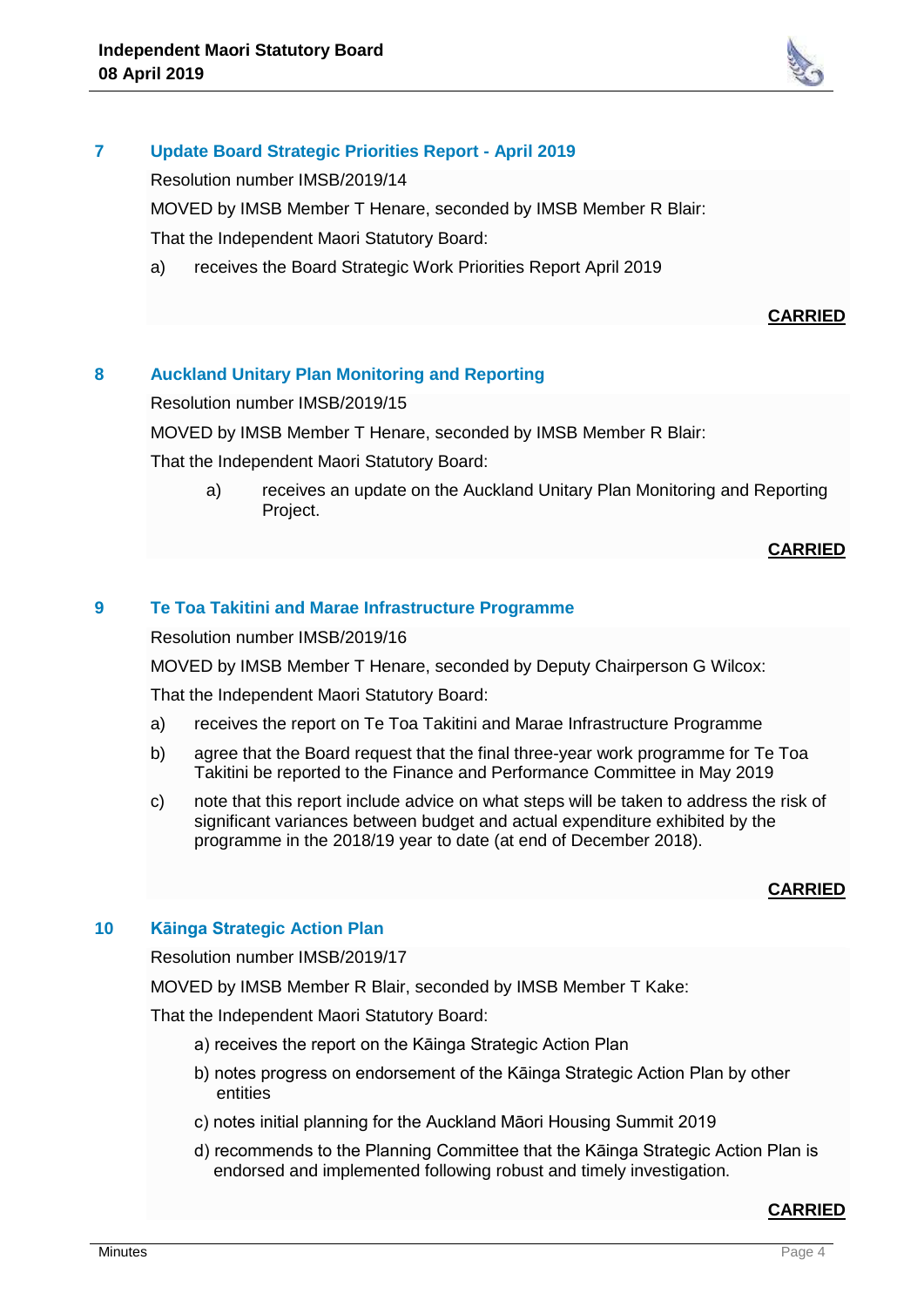

# **11 Rangatahi Quick Statistics Report**

Resolution number IMSB/2019/18

MOVED by IMSB Member R Blair, seconded by IMSB Member J Brown:

That the Independent Maori Statutory Board:

a) receives the Rangatahi Quick Statistics Report

## **CARRIED**

# **12 Watercare Recommendation from 25 March 2019 Joint Meeting**

Resolution number IMSB/2019/19

MOVED by IMSB Member R Blair, seconded by IMSB Member T Kake:

That the Independent Maori Statutory Board:

- a) receives the Watercare Recommendation Report
- b) affirms the recommendation made by Watercare at the Joint Meeting 25 March 2019

## **CARRIED**

## **13 Reporting of the Māori Plan: The Kaitiakitanga Report**

Resolution number IMSB/2019/20

MOVED by Deputy Chairperson G Wilcox, seconded by IMSB Member T Henare:

That the Independent Maori Statutory Board:

- a) receives the Kaitiakitanga Report
- b) approve the Kaitiakitanga Report narrative to be provided for publication
- c) note that two other Māori value reports on Whanaungatanga and Wairuatanga will be drafted by July 2019.

#### **CARRIED**

## **14 Request for attending business conference**

Resolution number IMSB/2019/21

MOVED by IMSB Member T Henare, seconded by IMSB Member T Kake:

That the Independent Maori Statutory Board:

a) support and resource Renata Blair to attend the World business forum  $28<sup>th</sup> - 30<sup>th</sup>$  May 2019

# **CARRIED**